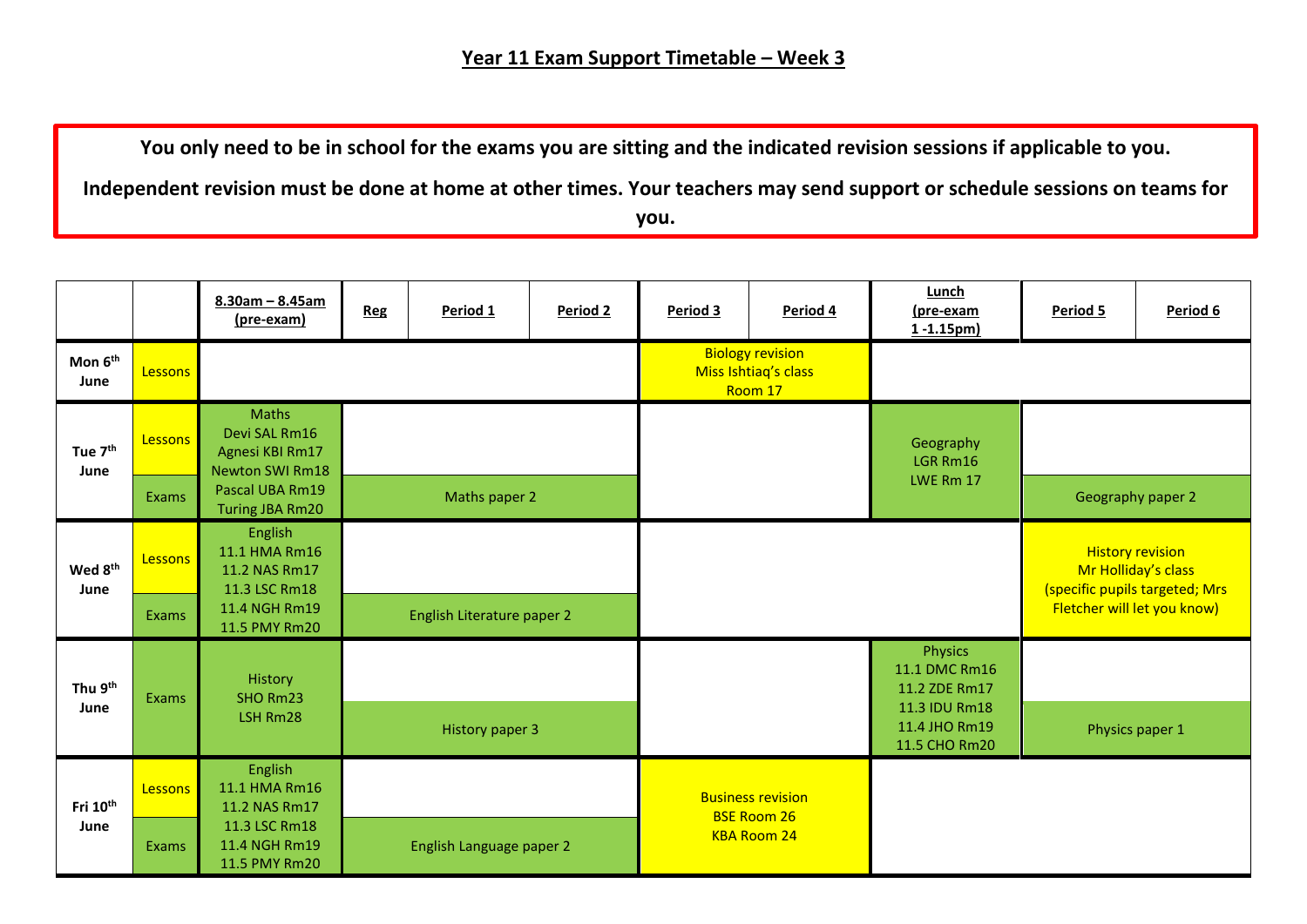## **Year 11 Exam Support Timetable – Week 4**

|                              |       | $8.30am - 8.45am$<br>(pre-exam)                                                                    | <b>Reg</b>        | Period 1               | Period 2 | Period 3 | Period 4 | Lunch<br><u>(pre-exam</u><br>$1 - 1.15pm$ | Period 5                | Period 6 |
|------------------------------|-------|----------------------------------------------------------------------------------------------------|-------------------|------------------------|----------|----------|----------|-------------------------------------------|-------------------------|----------|
| Mon 13th<br>June             | Exams | Maths<br>Devi SAL Rm16<br>Agnesi KBI Rm17<br>Newton SWI Rm18<br>Pascal UBA Rm19<br>Turing JBA Rm20 |                   |                        |          |          |          | <b>Business</b><br><b>BSE Room 26</b>     |                         |          |
|                              |       |                                                                                                    | Maths paper 3     |                        |          |          |          | <b>KBA Room 24</b>                        | <b>Business paper 2</b> |          |
| Tue 14th<br>June             | Exams | Geography<br>LGR Rm16<br>LWE Rm 17                                                                 | Geography paper 2 |                        |          |          |          |                                           |                         |          |
| Wed 15th<br>June             | Exams | <b>Biology</b><br>11.1 UIS Rm16<br>11.2 UN Rm17<br>11.3 ZDE Rm18<br>11.4 CHO Rm19<br>11.5 JHO Rm20 |                   |                        |          |          |          |                                           |                         |          |
|                              |       |                                                                                                    |                   | <b>Biology paper 2</b> |          |          |          |                                           |                         |          |
| Thu 16 <sup>th</sup><br>June | Exams | History<br>SHO Rm23<br>LSH Rm28                                                                    |                   | History paper 2        |          |          |          |                                           |                         |          |
| Fri $17th$<br>June           | Exams | Spanish<br><b>CWR Rm 16</b><br>CWA Rm 20                                                           |                   | Spanish paper 4        |          |          |          |                                           |                         |          |